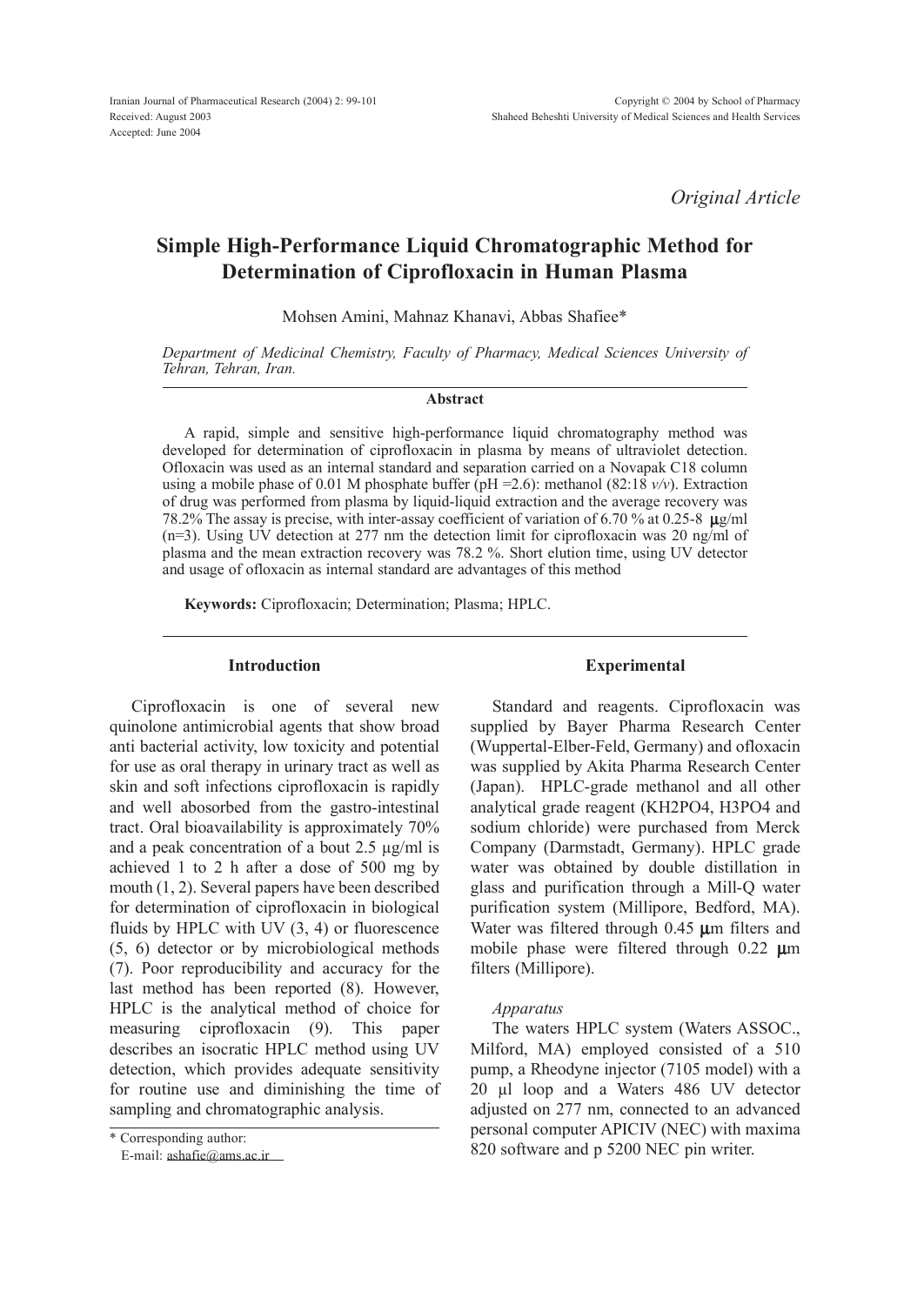# *Chromatography condition*

The separation was performed on an analytical 150×3.9 mm i.d. reversed-phase Novapak C18 (4 **k**m particle size) column. The mobile phase consisted of a mixture of methanol-phosphate buffer 0.01 M (18:82) which was adjusted to pH=2.6 with concentrated orthophosphoric acid. For adjusting ionic power of eluent, sodium chloride was added (1 g/lit) to mobile phase. The mobile phase was prepared daily and delivered at a flow rate of 2 ml/min.

#### *Standard solutions*

A stock solution of ciprofloxacin (50 **k**g/ml) and ofloxacin, internal standard (i.s.), (50 **k**g/ml) were prepared in methanol. 0.25 to 8 **k**g/ml solutions were sequentially prepared by serial dilution for plasma analysis. All the solutions were stable at least 4 weeks, when stored at -20 °C.

#### *Sample preparation*

A modification of the method described by Jehl et al. (7) was used for extraction of drug from plasma. In a 10 ml glass screw-capped tube, 1 ml of plasma, 100 µl of i.s. and 3.5 ml of dichloro-methane were added. The contents were gently shaken for 10 min by rotation on a mixer and then centrifuged for 10 min at 1000 g. The upper aqueous layer was removed by aspiration. The organic phase was transferred to a second clean tube and evaporated at room temperature under N2 flow. To the dried residue, 1 ml of dichloromethane and 0.5 ml of orthophosphoric acid aqueous solution (pH=2) were added and mixed for 15 min. The tube was centrifuged at 1000 g for 15 min and 25 µl of upper aqueous layer was directly injected to HPLC.

## *Calibration curve*

Stock solution was added to drug free human plasma to yield conentration ranging from 0.25 to 8 **k**g/ml of ciprofloxacin and 5 **k**g/ml of ofloxacin. Extraction and analytical procedure were performed as described method. Calibration curve was obtained by plotting peak area ratio of ciprofloxacin and i.s. against ciprofloxcain concentration.

### Results and discussion

Under the chromatographic conditions described, ciprofloxacin and ofloxacin (internal standard) peaks were well resolved. Figure 1 shows typical chromatograms of blank plasma in comparison to spiked samples analyzed for a pharmacokinetic study. The average retention times of ciprofloxacin and ofloxacin were 8.3 and 10.6 min, respectively. The calibration curve for the determination of ciprofloxacin in plasma was linear over the range 0.25-8 **k**g/ml and the corresponding regression equation was y= 01.089 x + 0.044 ( $r = 0.9992$ ), where y is the peak area ratio of ciprofloxacin to ofloxacin and x is the ciprofloxacin concentration (**k**g/ml ) in plasma. The relative analytical recovery for plasma at three different concentrations of ciprofloxacin was determined. Known amounts of ciprofloxacin were added to drug-free plasma in concentrations ranging from  $0.25\n-4 \text{ }\mu\text{g/ml}$ . The internal standard was added and the relative recovery of ciprofloxacin was calculated by comparing the concentrations of the plasma to which drug had been added with the actual added concentration. The average recovery was 78%. The limit of detection was defined, as the ciprofloxacin concentration that produced a signal-to-noise ratio greater than 3. The limit of detection in plasma was 20 ng/ml based upon this criterion. This is sensitive enough for drug monitoring and other purposes such as pharmacokinetic studies. However, this method is more sensitive than some reported method (3, 4). We assessed the precision of the method by repeated analysis of plasma specimens containing known concentrations of ciprofloxacin. As shown in Table 1, coefficients



Figure 1. Representative chromatograms of (a) plasma blank, (b) plasma containing 4 µg/ml ofloxacin. (I. S.), (c) plasma containing 4 µg/ml I. S. and 4 µg/ml ciprofloxacin.